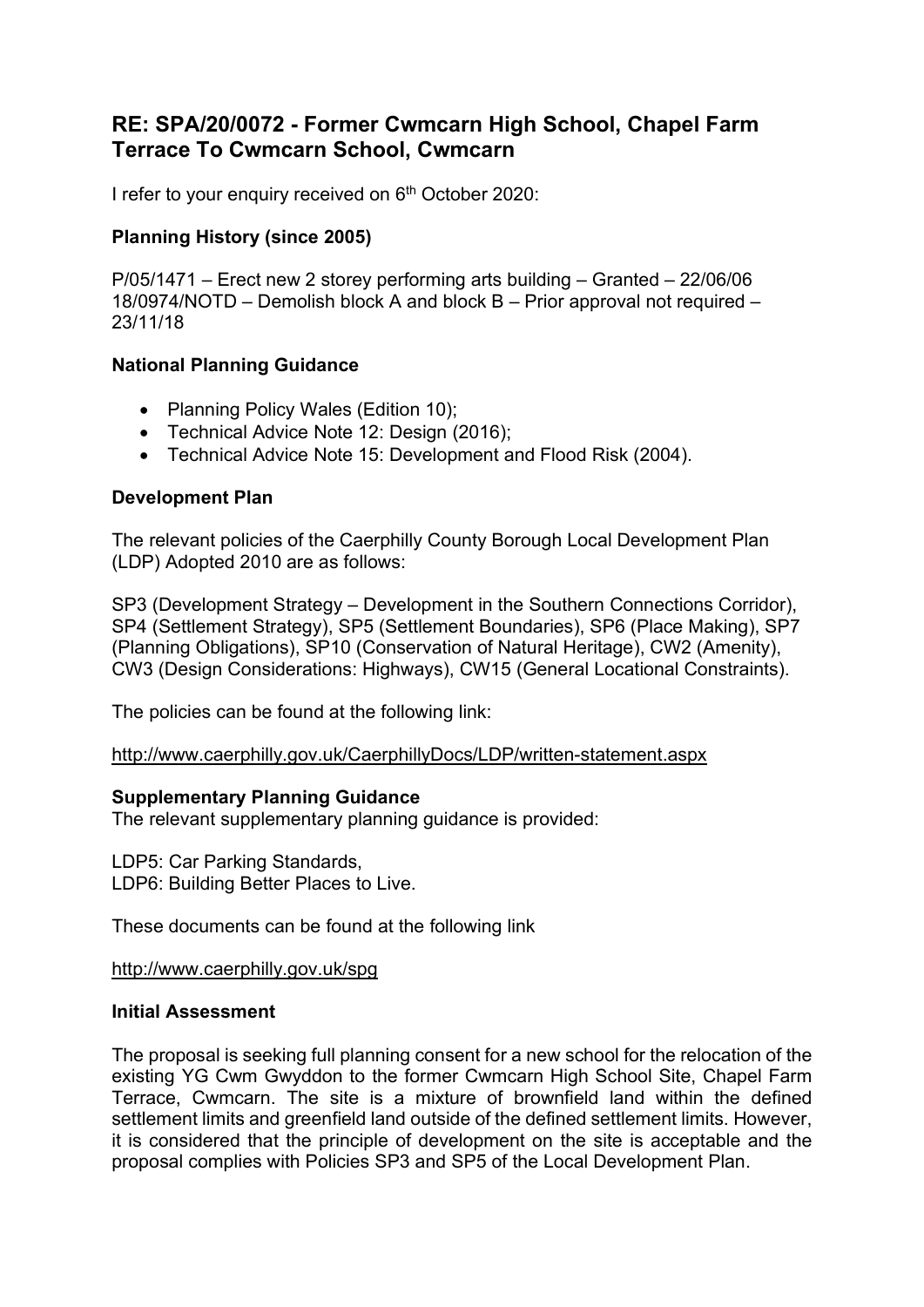## Site Layout

The former school buildings were sited in the south east corner of the site adjacent to the dwellings at Priory Court. The proposal seeks consent for a replacement building which would be sited in the north west corner of the site adjacent to Abercarn Welfare Ground. Principal aces to the site would be retained via Chapel Farm Terrace with a secondary access and parent drop off via the existing car park for the bowling green to the north.

The proposed replacement primary school will have capacity for 420 primary aged pupils, 60 Nursery places and 16 SEN pupils. Accommodation will also include spaces for Rising Threes main assembly hall, food technology, a library and IT. The building will have improved outside learning space offering external play areas, a tarmacadam MUGA area and access to a grass pitch.

## **Highways**

Access to the southern entrance illustrate bus usage, a submitted application should include tracking to ensure buses can safely ingress/egress the site and also turn into the bus bay. The northern entrance should provide a footway that caters for pupils who wish to walk to the school safely without the prospect of conflict with motor vehicles.

Active Travel links should be promoted and cycle parking provided for pupils and staff who wish to cycle to the premises. A travel plan should also be provided for pupils/staff to ensure car borne journeys are kept to a minimum as per TAN 18.

A transport statement should be submitted illustrating the likely impact upon the highway of the proposed development. This should also include projected staff numbers and catchment area for the school. Parking should be in compliance with LDP5.

# Planting Design and Landscaping

Having studied the information submitted and visited the locality, I note the site lies adjacent to the settlement boundary, on an unallocated extensive flat greenfield / former comprehensive school site and is bounded by the former schools associated mixed 2 plus meter high steel perimeter fencing. Mature deciduous tree and shrub vegetation is also located primarily along perimeters which assists to soften and integrate the site.

## Existing trees and vegetation

Although largely limited to the perimeter with the exception of a group of mature trees adjacent to the existing building, existing mature trees provide both visual integration, filtering , screening and wildlife habitat and existing trees or groups of trees of category C and above will require retention and protection.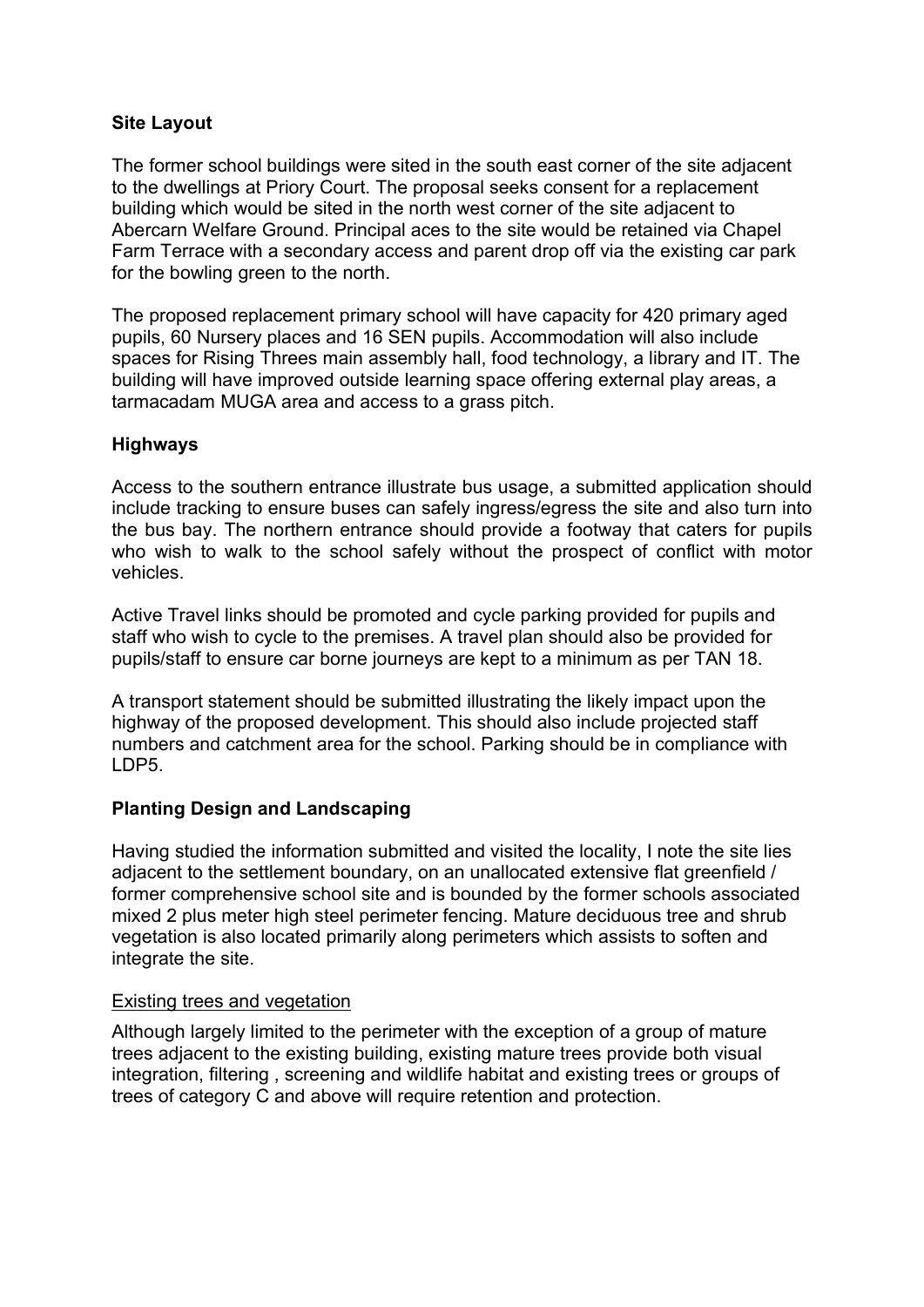## Proposed development

This comprises an extensive new building as well as associated outdoor surfaced areas for play and hard surface footpaths and parking provision. On the whole this development represents a considerable development within the context and would need to show that the whole development site can be accommodated successfully including visual appearance, its scale and relationship to the surrounding area and context. It is worth pointing out that this site is highly visible from the A467 road, when traversed in either direction, as well as seen in the context of adjacent steeply wooded Myynddislwyn Special Landscape Area (SLA), Abercan VILL and mature riparian vegetation associated with the River Ebbw SINC backdrop.

Having studied the submitted Proposed Layout Plan I have a number of recommendations; I welcome the indicative tree planting shown which will need further expansion with a robust mix of standard and hedgerow planting included with any future proposals. I'd expect to see the soft landscape developed further to provide a strong unified green infrastructure to ensure that the site and development are integrated into the context with visual and physical connectivity to adjacent existing perimeter vegetation, providing both improvements to visual amenity and biodiversity. In addition I recommend that provision for the creation of smaller scale soft landscape spaces is also accommodated in order to provide shade, shelter and diversity. Including for example a forest school and outdoor classrooms area with sensory garden, wildflower meadow grass and orchard areas, bog garden and or pond, as well as soft landscaped play provision including both willow tunnels, mown grass paths through meadows and fixed play equipment.

With the above in mind, if a full application was to be submitted I would expect to see the following to accompany such an application, for further consideration and comment;

- ·An overall landscape master plan, to be accompanied by full soft landscape detail plans along with management and maintenance plans and schedules.
- · Trees and hedgerows should be retained as part of any development and enhanced to improve screening and integration. The application will need to include an arboricultural tree survey and should refer to LDP4 Trees and Development for further guidance on the protection and incorporation of trees and hedgerows within developments.
- · Comprehensive proposals should include a new robust mix of standard tree planting and mixed hedgerow screening and integrating planting to minimise any adverse visual amenity and include improvements to existing soft boundaries / hedgerows and fence lines.
- · Due to the size and scale of the development, visuals and elevations of the proposed building and setting will be required.
- · Details of the materials and colour of all proposed new buildings and structures will be required to ensure visual amenity is regarded and to ensure that the designs are in keeping with the local setting and SLA to the west and VILL to the east.
- · Roofing and wall materials will need to be non-reflective materials to minimise the effect of glare, with subtle muted colours carefully considered and selected which would assist any new development to blend and complement the locality and adjacent wooded slopes of the SLA's and VILL's wider setting.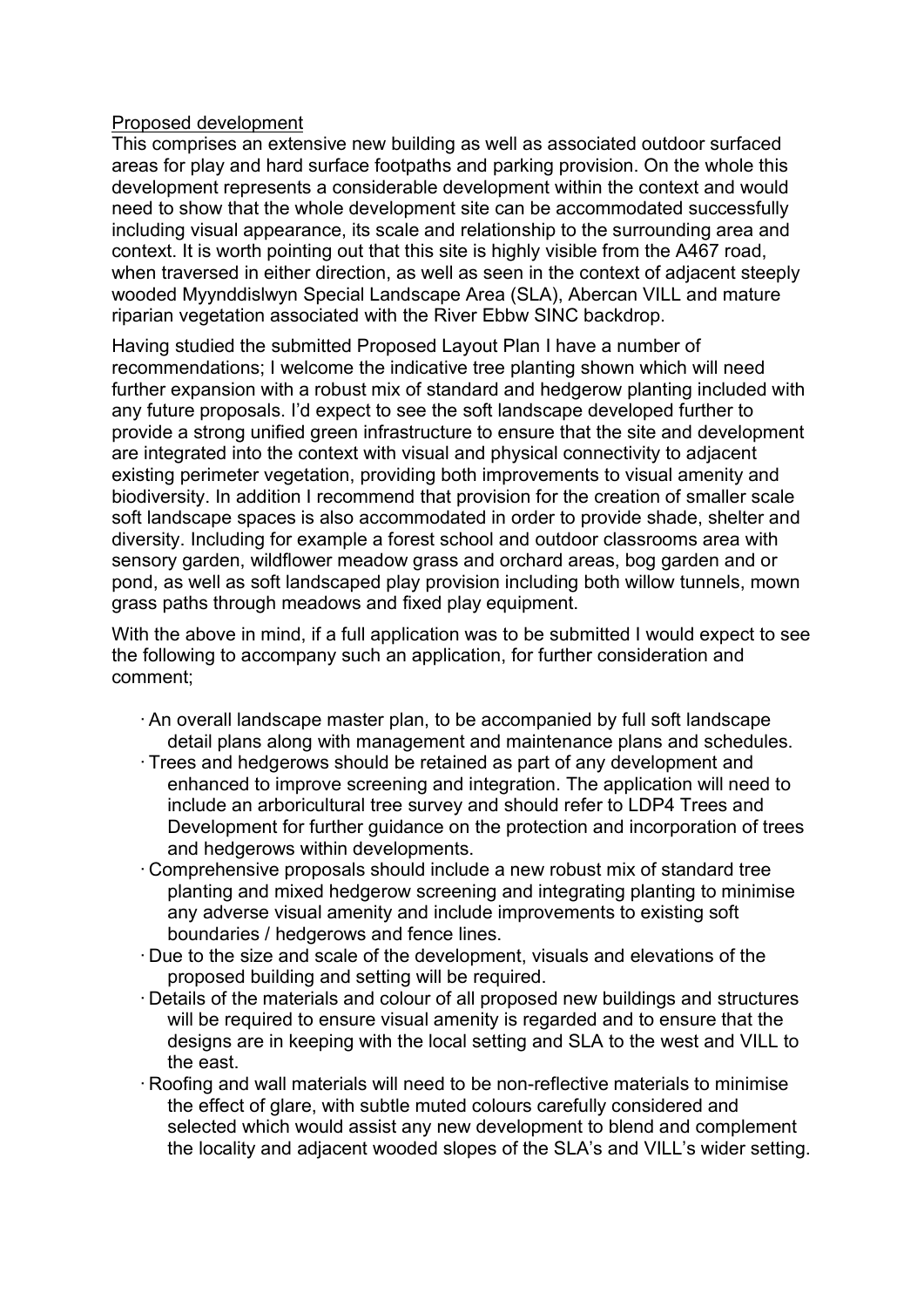- ·Similarly I recommend that SuDS and soft landscaping is developed in the form of open channels and swales. The latter, should be connected to a (wildlife) pond(s) that could be designed to not only provide a sustainable drainage solution but become part of the wider landscaping enhancement and resource for the facility.
- · Details of all hard and soft surfacing including, paths and car parking areas and materials.
- · Details of all boundary treatments including heights, materials and colours would also be required .

# Land Drainage

The applicant should be aware that Schedule 3 of the Flood and Water Management Act 2010 commenced on 7th January 2019, enacting the Sustainable Drainage Approval Body. The applicant should account for this within development proposals, and proposed Sustainable Drainage systems are required to be included and meet the requirements of National Standards. Further information is available on our website https://www.caerphilly.gov.uk/Services/Roads-and-pavements/Flood-risk-management/SAB- (Sustainable-Drainage-Approval-Body)

### General Requirements:

When submitting a scheme for drainage the applicant should consider the following, please note that these recommendations should not be regarded as exhaustive, and each application will be considered on a site specific basis:

- 1. The applicant should incorporate Sustainable Drainage principles into their drainage design where possible, to minimise the impacts to existing/proposed drainage infrastructure/receiving watercourses. Particular reference should be given to the requirements and advice contained within the following documents:
	- i. Recommended non-statutory standards for sustainable drainage (SuDS) in Wales – Published by Welsh Government, January 2016.
	- ii. The SUD's Manual C753, Published by Ciria, 2015.
	- iii. Code of practice for surface water management for development sites, BS 8582:2013.
	- iv. Rainfall Runoff Management for Developments, Published by the Environment Agency – Report SC030219.
	- v. Sewers for Adoption 7th Edition, published by WRc plc, August 2012.
	- vi. Technical Advice Note 15: Development and Flood Risk, Published by Welsh Government, July 2004.
- 2. A detailed drainage strategy should be provided which demonstrates the proposed surface water drainage complies with the discharge hierarchy specified within Part H of the Building Regulations/Sustainable Drainage hierarchy. As much of the runoff as possible should be discharged to each hierarchy element before a lower hierarchy element is considered. Collection and infiltration methods of drainage are required to be considered in the first instance.
- 3. Soakaways will only be permitted if the applicant can satisfy the authority that permeability tests have been carried out that comply with the requirements of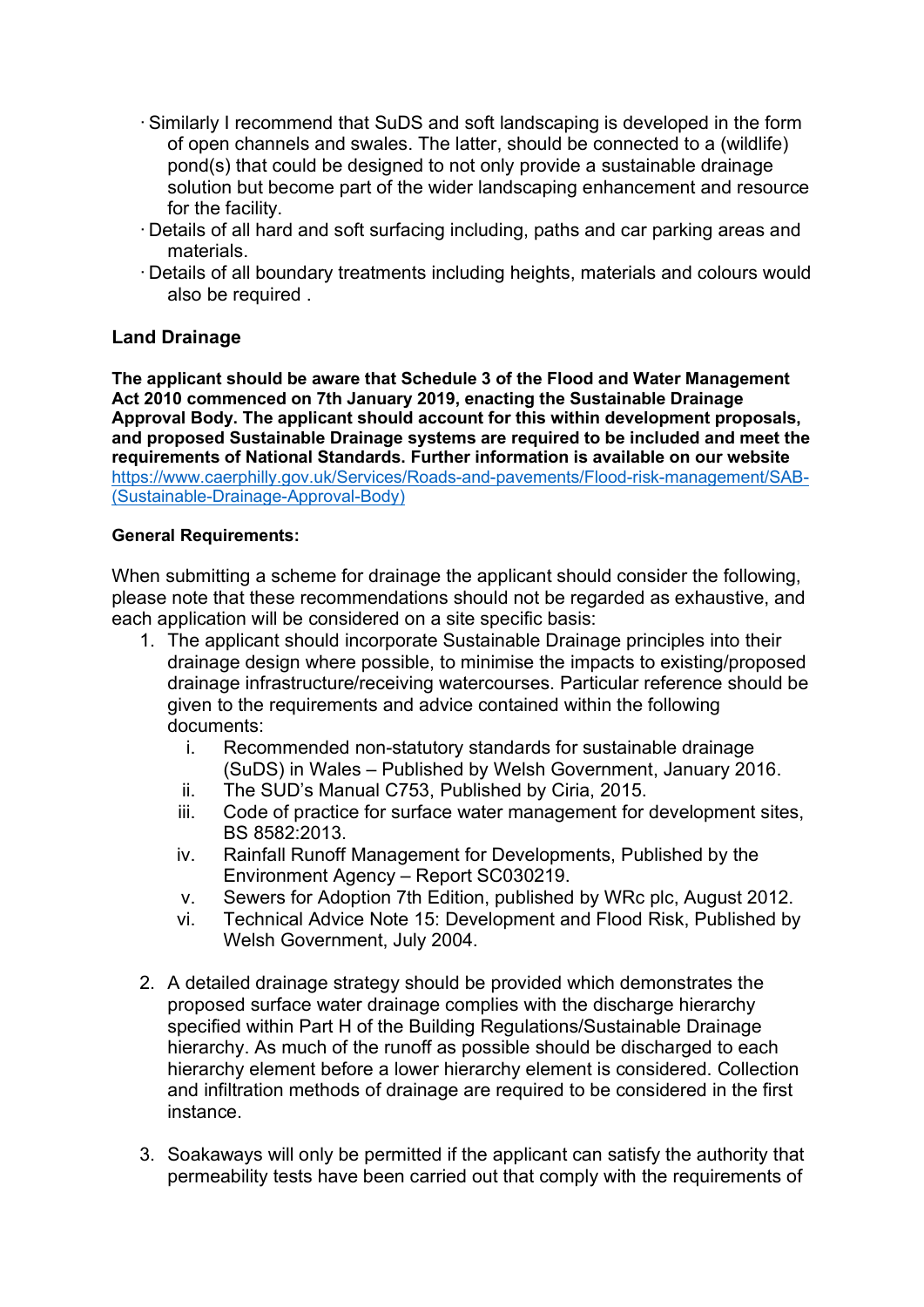BRE Digest 365 (2016). A feasibility report including test reports and calculations is required which demonstrates that the use of soakaways or other infiltration systems will not adversely affect the development, adjacent land, structures or highways. Soakaways should be designed to a minimum storm return period (RP) of once in ten years (with consideration given to an appropriate factor of safety).

- 4. Any proposal to discharge surface/ground water flows to existing watercourses is likely to be limited to minimum rates of discharge which will be determined by this authority. The applicant should indicate how these requirements will be met. These details shall indicate how the development is to comply with the requirements of Section 8.3 of Technical Advice Note 15 (TAN15).
- 5. Development layout should take into account exceedance of the drainage system by demonstrating safe overland flows paths and flood routing. Runoff for the 1 in 100 RP event (plus climate change allowance) should be managed within the site at designated temporary storage locations and not adversely affect the development or surrounding infrastructure.
- 6. It is recommended the applicant open early dialogue with Dwr Cymru Welsh Water (DCWW) with regards to foul / surface water drainage arrangements and secures the necessary permissions / adoption agreements, where interaction with DCWW infrastructure is proposed.
- 7. The applicant must ensure that during the development period and thereafter that surface water, groundwater, soil and other site debris is contained and dealt with within the curtilage of the site and is prevented from running on to or being otherwise deposited on adjacent land or highways. This may entail the installation of permanent or temporary cut off drainage.
- 8. The applicant should also demonstrate that appropriate pollution control measures are in place prior to discharge and confirm the proposals for adoption and long-term maintenance of the drainage system, where appropriate.

Please note that no discharge of surface water from the proposed development will be permitted to drain to the public highway or any highway drain. If the applicant intends to discharge surface water runoff from new highway areas submitted for adoption to the local highway drainage system he may be required to demonstrate that this system has adequate capacity to deal with anticipated additional flows generated by the proposed development. Permission to discharge to the existing highway drainage system may be conditional on the applicant carrying out upgrading works at his own expense or connecting to a point of adequacy within the system.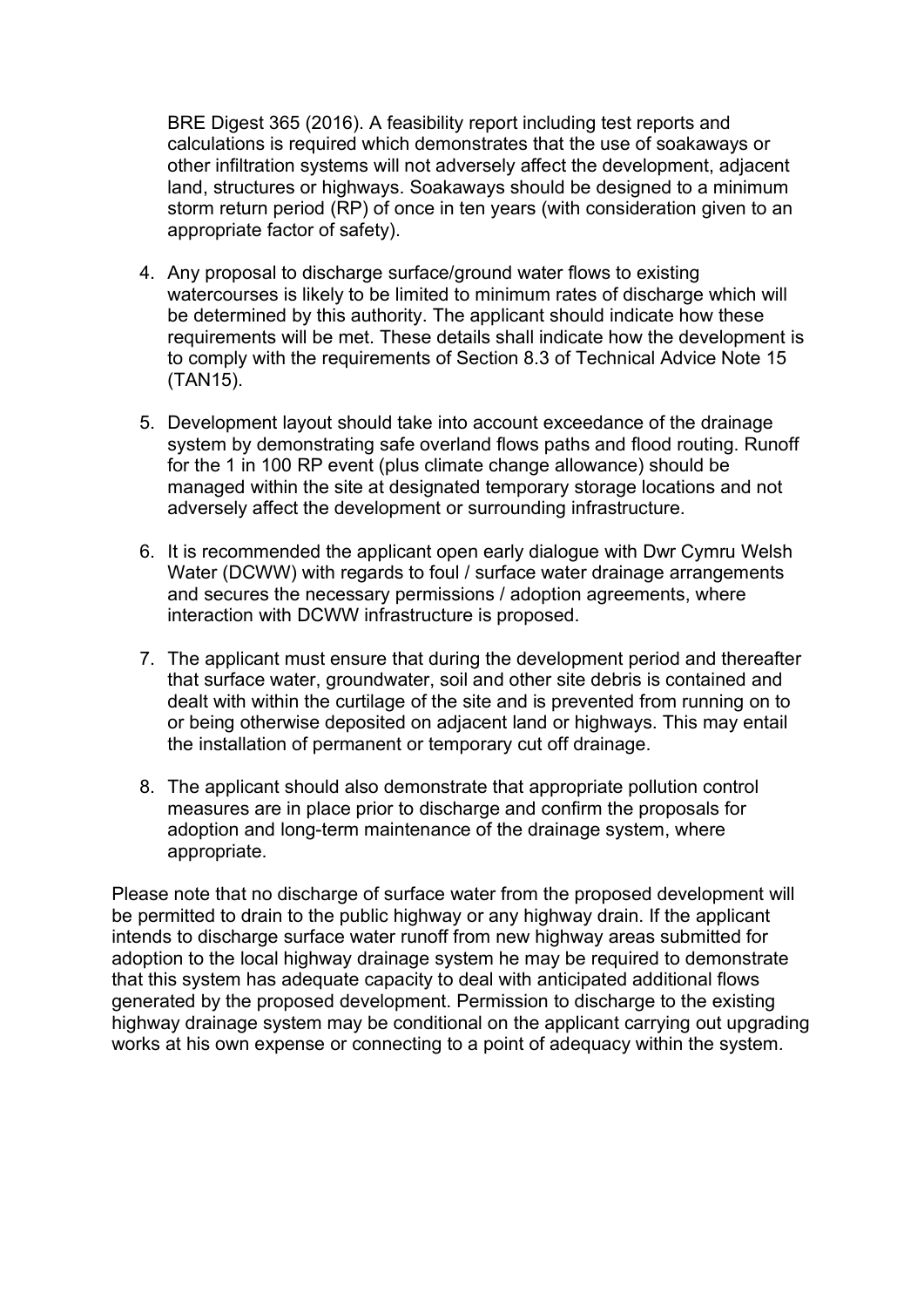# Public Health

No comments received. You may wish to speak directly with colleagues in Public Health and Protection with regard to any potential contamination of the site and any other matters such as noise and dust during demolition and construction. It is likely that noise and dust mitigation will need to be detailed in a Construction Environmental Management Plan which should be submitted with any application. The Public Health Officer for this area is Abbie Brown.

# Ecology

The planning application should be accompanied by a Preliminary Ecological Appraisal (Extended Phase 1 survey) of the site.

The development must demonstrate biodiversity enhancement, to include but not exclusively limited to:-

- Wildlife friendly drainage
- Gaps under fences / through walls for hedgehog access
- Native species in the planting scheme
- Biodiversity features such as bird or bat boxes
- Lighting scheme to enable movement of nocturnal species around the site

# The main criteria to consider in the determination of this application would be those contained in the Development Plan Policies provided above.

## Conclusion

## Strategy Policies

The site is located within the Southern Connections Corridor (SCC). Policy SP3 Development Strategy – Development in the SCC requires development proposals within the SCC to promote sustainable development. Specifically, proposals in this area should:

- be targeted to previously developed land within settlement boundaries in the first instance
- reduce car borne trips by promoting more sustainable modes of travel.
- make the most efficient use of existing infrastructure,
- have regard to the social and economic function of the area and protect the natural heritage from inappropriate forms of development.

SP5 Settlement Boundaries promotes resource efficient settlements, indicating where growth will be permitted through the delineation of settlement boundaries. Settlement boundaries define the area within which the principle of development would normally be allowed, subject to all relevant planning policy and material planning considerations. Part of the site is located outside of the settlement boundary of Abercarn. When the settlement boundary was drawn in this location it included the school buildings but excluded the playing fields and ancillary open space, in order to protect them from inappropriate development. Consequently, part of the school site is within the settlement boundary and part is located outside. It should be noted that the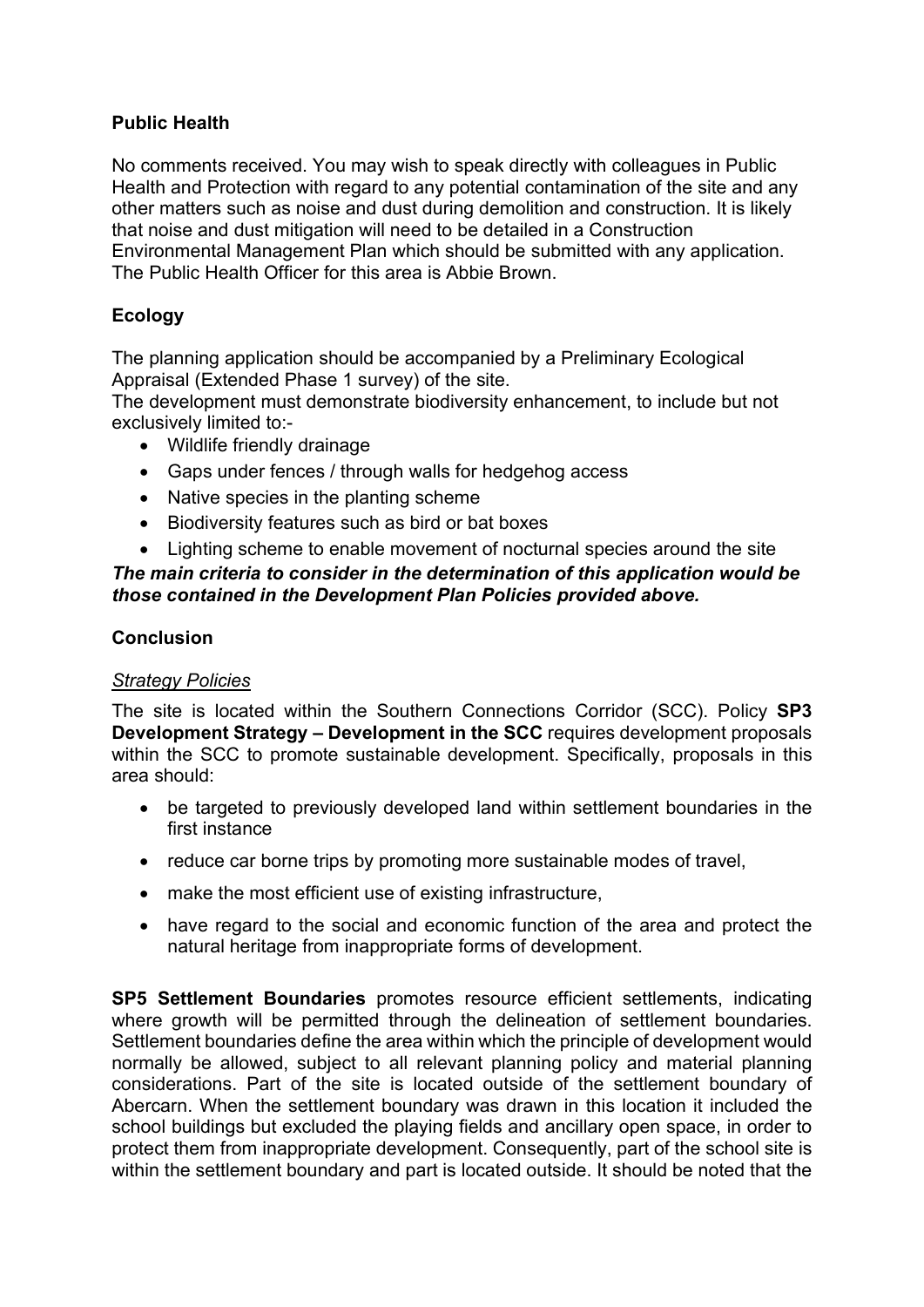former school, including the playing facilities and ancillary open space, form a single planning unit with an established educational use.

SP6 Place Making requires development proposals to contribute to the creation of sustainable places by having full regard to the context of the local, natural, historic and built environment and its special features. The visual appearance of the proposed development, its scale and its relationship to its surroundings and context are material planning considerations. The proposal will therefore need to be assessed against national design guidance contained in TAN 12 Design and against LDP 6: Building Better Places to Live in order to ensure that the requirements of SP6 can be fully met.

SP8 - Minerals Safeguarding requires the safeguarding of known resources of coal, sand, gravel and hard rock whilst maintaining a minimum ten-year bank of permitted aggregate reserves in line with national guidance. Whilst part of the proposal area is located within a minerals safeguarding zone, the site already has an established educational use and its redevelopment would not result in the sterilization of the mineral as that has already occurred when the original permission was granted. As such there are no objections in respect of this policy.

## Countywide Policies

CW2 - Amenity indicates that development proposals must ensure that the proposal would not result in over-development of the site and/or its surroundings. Furthermore, the policy indicates that the proposed use would need to be compatible with the surrounding land uses and not constrain the development of neighboring sites for their allocated use. The proposed school is located on a site of a former school, albeit the building is relocated on the site. The school building is being relocated further away from residential properties and closer to an employment site and leisure facility. As such the proposal satisfies this policy.

CW3 Design Considerations – Highways requires that development proposals can be accessed appropriately without detriment to highway safety. The proposal can be accessed from two locations, both of which connect to the A467. The first access point to the north of the proposal area will be primarily used by parents as a drop off point, which can be accessed from the road adjacent to the Gerry Jones Industrial Unit and connects to the A467 via its junction with Darren Drive. In addition, the existing car park contains 61 parking spaces to be utilized for pupils who will need to travel to the site by car. The second access is to the south of the proposal area, utilizing the access to the existing car park. This car park will be used for staff parking and for school buses. This access point to the north of Priory Court connects to a junction with Chapel Farm Terrace, which connects to the A467 to the south east of the proposal area.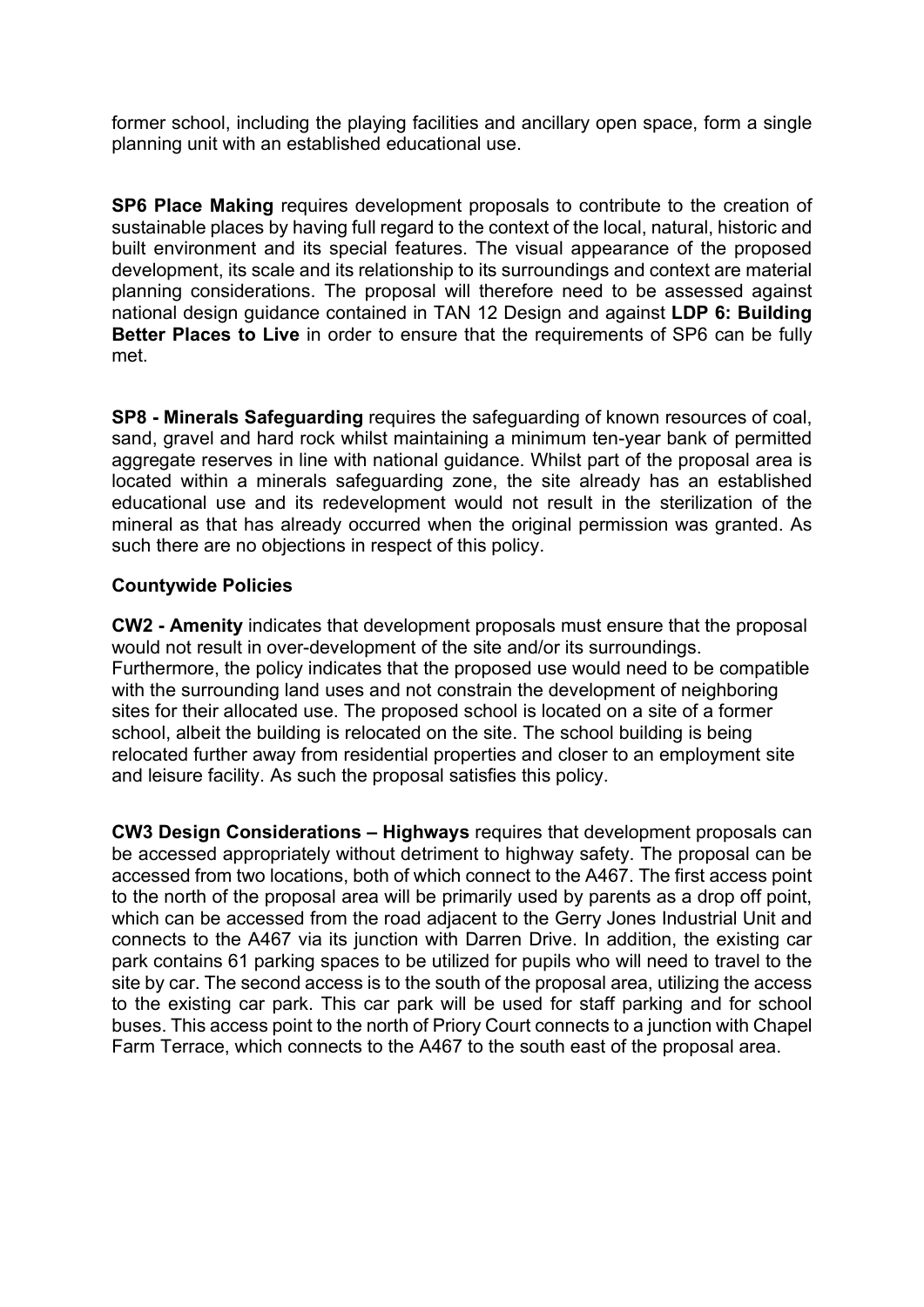## Area Specific Policies

The north of the proposal area borders with the Prince of Wales Industrial Estate which is classified as a Secondary Employment Site Under Policy EM2 Employment Sites Protection. Prince of Wales has been allocated as EM2.27 under the adopted LDP. EM2 sites protect against unsuitable development within these areas, allowing only B1, B2 and B8 as permitted uses. The proposed school building is being located closer to this employment site and, as such, comments should be sought from environmental health in respect of noise impact.

A small area in the south west of the proposal area crosses into a Site of Importance for Nature Conservation (SINC). The SINC designation is identified as NH3.12 (River Ebbw) in the adopted Local Development Plan. SINC's are important biodiversity resources which cover significant areas of priority habitats and species. Development will normally be permitted where it would not cause unnecessary harm to the designation. Where potential harm would be unavoidable it should be minimized by effective mitigation measures. Where this is not possible compensation measures designed to conserve, enhance and manage habitats should be provided. The proposed school is being located in the north western part of the site, away from the area designated as a SINC. As such, the proposal is not considered to have a detrimental impact on the SINC given the small area of overlap between the two boundaries.

The River Ebbw is located to the west of the proposal area. The south western corner of the site is located within a flood zone C2. Flood Zones are defined in Technical Advice Note 15, with flood zone C2 being an area liable to flooding that do not have any significant flood defences. Within Flood Zone C2 highly vulnerable developments should not be permitted. Education development is classed as highly vulnerable development under TAN 15. It should be noted, however, that the proposed new school building is located outside of flood zone C, which would be acceptable in terms of TAN 15. However, the existing access and parking area to the south of the site is located within the flood zone C2 area and as such the views should of Natural Resources Wales should be sought in respect of flood risk.

## Analysis

Part of the proposal area, the area proposed for the new school building, is located outside of the settlement boundary of Abercarn. The settlement boundary at this location was drawn around the existing school buildings and excluded the playing pitches and ancillary open space to protect them from inappropriate development. The proposed redevelopment of the site is for a replacement school for the one that has been demolished. As such the proposed redevelopment is not an inappropriate form of development as it seeks to maintain the educational use of the site. The former school and its playing field and ancillary open space comprise a planning unit that has an established educational use on it. As such the principle of the redevelopment of the site for a replacement school is acceptable, even though the proposed location for the replacement school building is located outside of the existing settlement boundary. Given this there are no policy objections in respect of Policy SP5.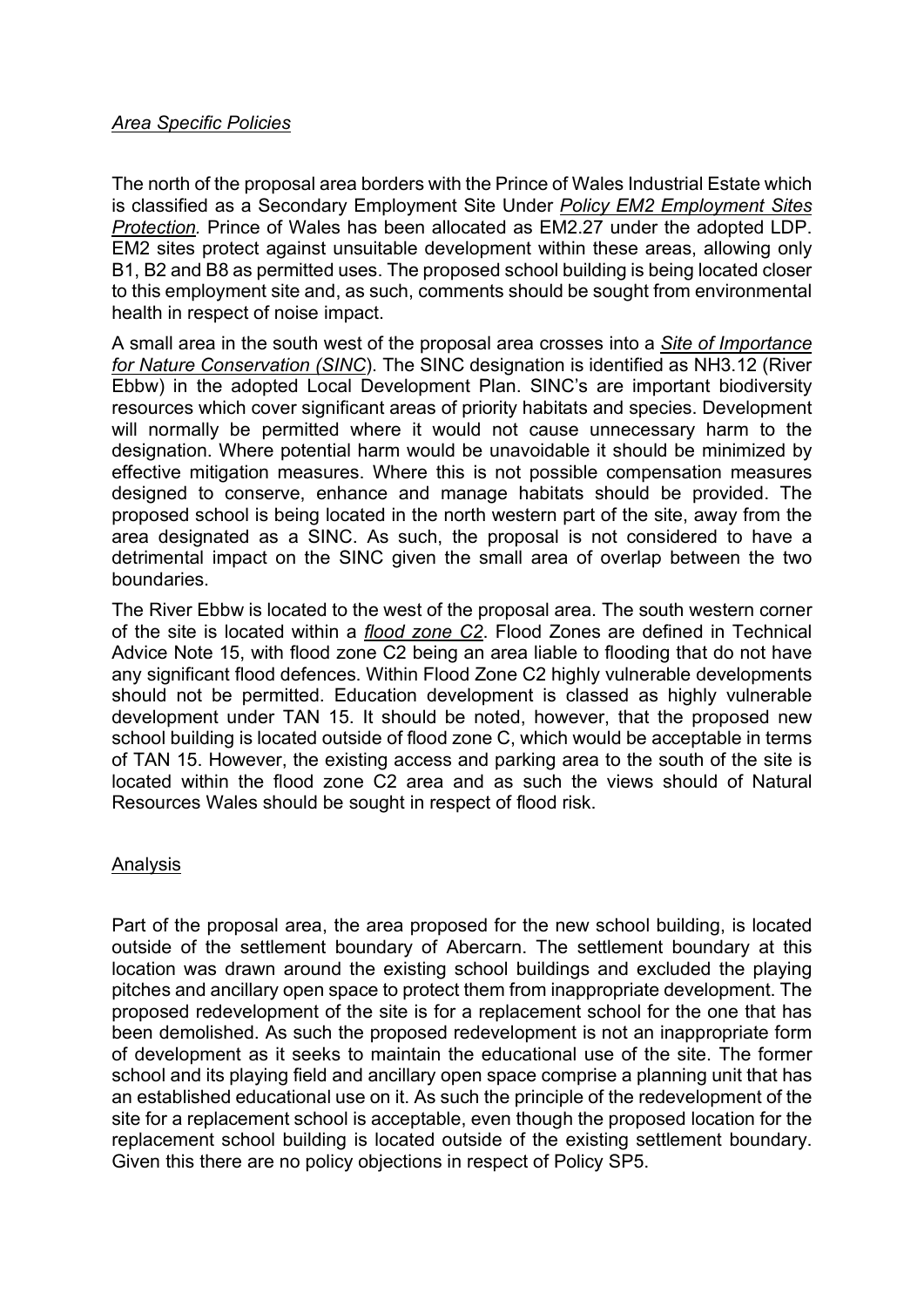No details are provided with regard to the scale and design of the building and in that regard it is not possible to comment on such matters. Notwithstanding the comments of the Landscape Architect, given the scale and design of the previous buildings on the site and the footprint of the proposed building indicated by the submitted site layout plan it is considered that the proposal is likely to be in keeping with the character of the area. However, as part of the site is outside of the defined settlement limits every effort should be made to ensure that there is not a significant reduction in the green space within the site in order to maintain its relatively open appearance.

The proposals should also not lead to the loss of any public amenity areas or playing facilities and the proposal to make the proposed play facilities available for public use is welcomed.

## Pre Application Consultation (PAC)

The proposed development is Major Development as defined in section 61Z(1) of the Town and Country Planning Act 1990. The requirements for consultation are set out in The Town and Country Planning (Development Management Procedure) (Wales) Order 201 which states:-

## Publicity before applying for planning permission

2C.—(1) The applicant must publicise the proposed application by—

(a) giving requisite notice—

(i) by site display in at least one place on or near the land to which the proposed application relates for not less than 28 days; and

(ii) in writing to any owner or occupier of any land adjoining the land to which the proposed application relates; and

- (b) making the following information available for inspection at a location in the vicinity of the proposed development for not less than 28 days beginning with each day on which each of the notices referred to in sub-paragraph (a) or article 2D(2) are given—
	- (i) any documents and particulars or evidence that would be required for a subsequent application, in the same or substantially the same form, to be a valid application except certificates in relation to notices of applications for planning permission required by article 11;
	- (ii) a plan which identifies the land to which the proposed application relates;

(iii) any other plans, drawings and information necessary to describe the development which is the subject of the proposed application;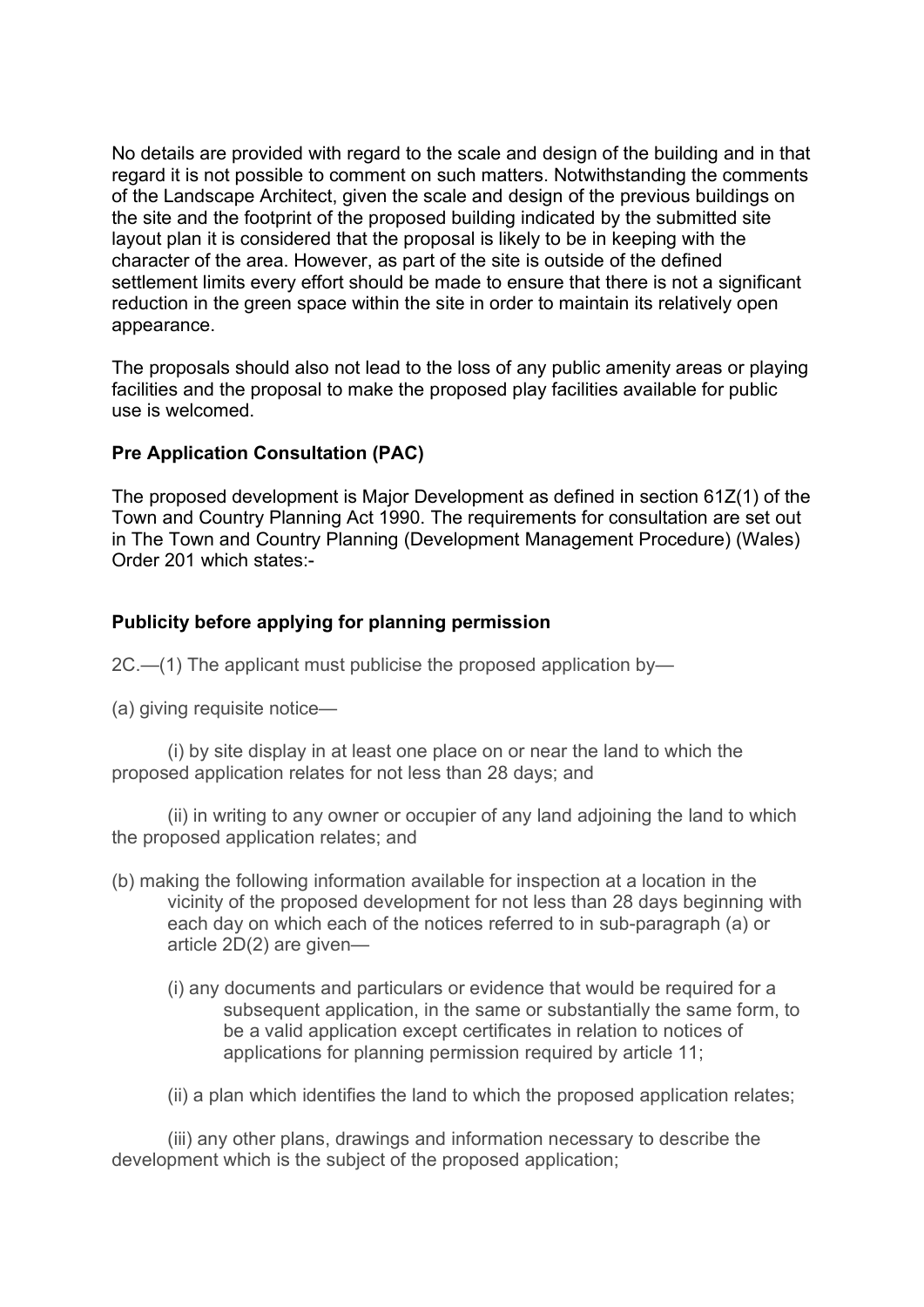(iv) in a case to which article 7 applies, the design and access statement; and

(v) subject to article 8(2), the particulars or evidence required by the local planning authority under section 62(3) of the 1990 Act.

(2) Any plans or drawings required to be provided by paragraph  $(1)(b)(ii)$  or  $(iii)$  must be drawn to an identified scale and, in the case of plans, must show the direction of north.

(3) The applicant must have complied with paragraph (1) before an application is submitted.

- (4) Where the notice referred to in paragraph (1)(a)(i) is, without any fault or intention of the applicant, removed obscured or defaced before the period of 28 days has elapsed, the applicant will be treated as having complied with the requirements of the relevant paragraph if the applicant has taken reasonable steps to protect the notice and, if need be, replace it.
- (5) In this article "requisite notice" ("hysbysiad gofynnol") means notice in the form set out in Schedule 1B or in a form substantially to the like effect.

# Consultation before applying for planning permission

2D.—(1) The following persons or descriptions of persons are specified for the purposes of section 61Z(4) of the 1990 Act—

- (a) any community consultees; and
- (b) any specialist consultee.
- (2) Where an applicant is required to consult a community consultee, the applicant must give the community consultee requisite notice in writing of the proposed application.
- (3) Where an applicant is required to consult a specialist consultees the applicant must give the specialist consultee requisite notice in writing of the proposed application and enclose each of the documents referred to in article 2C(1)(b) or provide a link to a website on which those documents can be found.
- (4) The applicant must have complied with paragraphs (2) and (3) and have given the specialist consultee time to respond in accordance with article 2E(1) before an application is submitted.
- (5) In this article, "requisite notice" ("hysbysiad gofynnol") means—

(a) in relation to a community consultee notice in the form set out in Schedule 1B; and

(b) in relation to a specialist consultee notice in the form set out in Schedule 1C,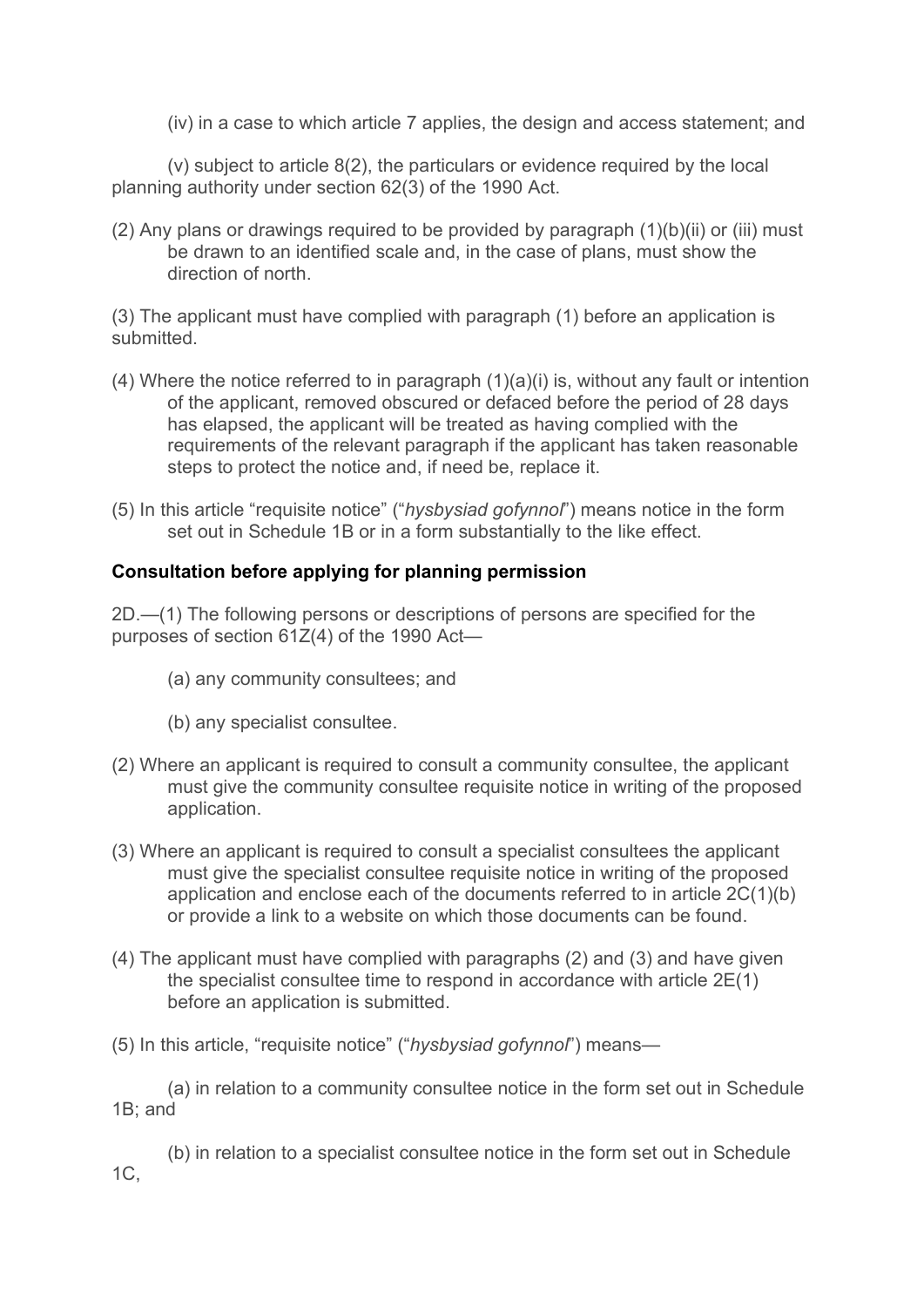or a form substantially to the like effect.

Specialist Consultees are set out in the Table in Schedule 4 to that document.

The requirements of the Transportation Engineering Services Manager are largely set out above but you may wish to seek the views of external bodies such as NRW in respect of their requirements. It should be noted that the Local Planning Authority is not a consultee in this instance and as such has no involvement in the PAC process.

## Any other material planning considerations

 The proposed development lies within an area that has been defined by the Coal Authority as containing potential hazards arising from former coal mining activity. These hazards can include: mine entries (shafts and adits); shallow coal workings; geological features (fissures and break lines); mine gas and previous surface mining sites. Although such hazards are seldom readily visible, they can often be present and problems can occur in the future, particularly as a result of development taking place. Guidance should be sought from the Coal Authority.

It is recommended that information outlining how the former mining activities affect the proposed development, along with any mitigation measures required (for example the need for gas protection measures within the foundations), be submitted alongside any subsequent application for Building Regulations approval (if relevant). Any form of development over or within the influencing distance of a mine entry can be dangerous and raises significant safety and engineering risks and exposes all parties to potential financial liabilities. As a general precautionary principle, the Coal Authority considers that the building over or within the influencing distance of a mine entry should wherever possible be avoided. In exceptional circumstance where this is unavoidable, expert advice must be sought to ensure that a suitable engineering design is developed and agreed with regulatory bodies which takes into account of all the relevant safety and environmental risk factors, including gas and mine-water. Your attention is drawn to the Coal Authority Policy in relation to new development and mine entries available at:

### https://www.gov.uk/government/publications/building-on-or-within-theinfluencing-distance-of-mine-entries

Any intrusive activities which disturb or enter any coal seams, coal mine workings or coal mine entries (shafts and adits) requires a Coal Authority Permit. Such activities could include site investigation boreholes, digging of foundations, piling activities, other ground works and any subsequent treatment of coal mine workings and coal mine entries for ground stability purposes. Failure to obtain a Coal Authority Permit for such activities is trespass, with the potential for court action.

Property specific summary information on past, current and future coal mining activity can be obtained from: www.groundstability.com or a similar service provider.